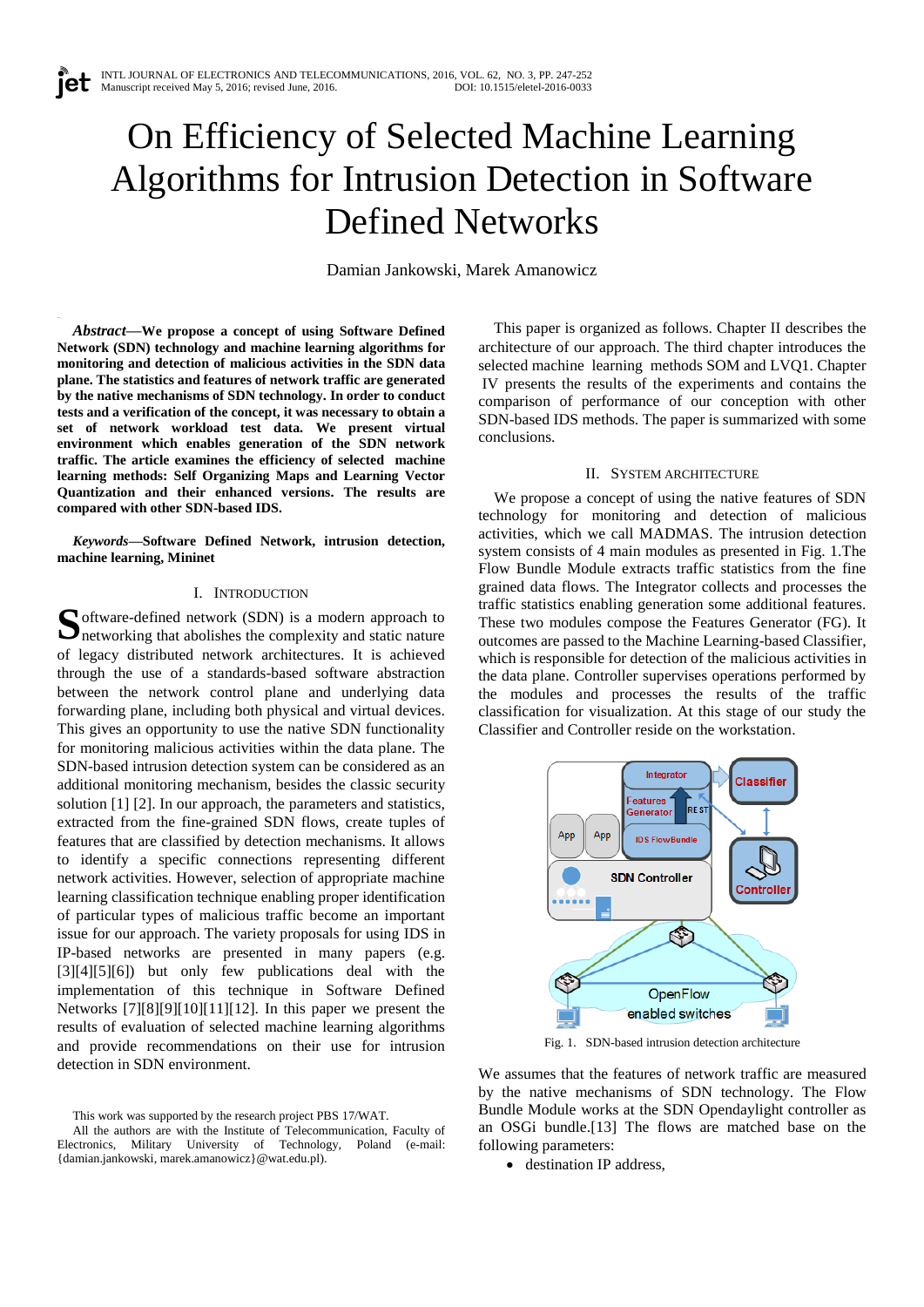- source IP address,
- destination TCP/UDP port,
- source TCP/UDP port,
- protocol type (ARP, IP, TCP, UDP or unknown).

For each flow an idle timeout parameter is set. It defines the period after the entries are deleted from the flow table. In addition, an identification number is assigned to each flow. This way of matching traffic, distinguishes flows in terms of different port numbers and IP addresses. The exemplary network activity may consist of multiple flows. In presented approach the collected features are used as input vector for detection mechanism. For each flow, a set of parameters is determined. For classification purposes, the input vector  $X(x)$ ,  $(x_2, \ldots, x_9)$  is represented by:

*x1* -packet count in a flow,

- *x2* -bytes count in a flow,
- *x<sup>3</sup>* -destination TCP/UDP port,
- *x<sup>4</sup>* -source TCP/UDP port,
- *x<sup>5</sup>* -duration,
- *x<sup>6</sup>* -flows with different ports from source host,
- *x7* -flows with same ports to destination host,
- *x<sup>8</sup>* **-** flow rate to the host,
- *x<sup>9</sup>* -single flow rate to the host.

#### III. SELECTED MACHINE LEARNING ALGORITHMS

Let us consider the following algorithms that can be used for classification of malicious activities in the SDN data plane, i.e:

- Self-Organizing Maps (SOM)
- Multi-pass Self-Organizing Maps (M-SOM),
- Learning Vector Quantization (LVQ1),
- Multi-pass Learning Vector Quantization (M-LVQ1)
- Hierarchical Learning Vector Quantization (H-LVQ1).

Above algorithms are types of artificial neural networks (ANN) that is trained using unsupervised (SOM based) or supervising (LVQ1 based) learning technique. In response to input signals, network indicates the activation of neurons in varying degrees. Neurons (nodes) compete for the right to respond to a subset of the input data. The neuron whose weight vector is most similar to the input is called the best matching unit (BMU) or best matching neuron (BMN). A distance measure between input patterns must be defined, in our case it is a Euclidean distance (see equation 2). In the presented algorithms, it is necessary to carry out an initialization phase. This is the arrangement of specific positions of neurons in the considered space. Typically, the initial distribution of neurons can be created in a random way [14].

Neurons in SOM can be associated with its other 6 neighbours in a hexagonal manner. The most stimulated neuron and neighbouring neurons update the weights in response to learning vectors.

$$
W_i(k+1) = W_i(k) + \eta_i G(r)[X - W_i(k)] \tag{1}
$$

where:  $X$  – input vector of features,  $W_i - i$  weight vector of the neuron at *k* time,  $\eta_i$  – learning rate,  $G(r)$  - neighbourhood function  $(3)$ .

The distances of input vector  $X(x_1, x_2, ..., x_i)$  to winner neurons  $W(w_1, w_2, \ldots, w_i)$  are calculated on base of the Euclidean distance.

$$
d(X, W_i) = \|X - W_i\| = \sqrt{\sum_{j=1}^{N} (x_j - w_{ij})^2}
$$
 (2)

where:  $X$  – input vector of features,  $x_i$  – *j* feature in *X* input vector,  $W_i$  - *i* weight vector of the neuron,  $w_{ii}$  – *j* value of weight in *i* weight vector of the neuron.

The degree of weight adaptation *G(i)* of winner and neighbourhoods neurons is calculated by Gaussian formula.

$$
r = d(i, W) = \left\| i - W \right\| = \sqrt{\sum_{j=1}^{N} (i_j - w_j)^2}
$$
 (3)  

$$
G(r) = \exp\left(-\frac{r^2}{2\lambda^2}\right)
$$
 (4)

where: *r* - Euclidean distance of *i* neuron from winner neuron, *W* –winner neuron, *λ*– neighbourhood radius.

During the learning process , weights of neurons are adapted to learning input vector. In other words, neurons or groups of neurons, are activated in response to stimulation, adapting to the form of specific patterns. When input vectors are labelled, SOM can be used as a classification mechanism. The SOM network allows to create a type of structure, which can represent input vectors in the best way. It can be said, that the single neuron represents many vectors from the dataset. The class is assigned to the neuron with the consideration of which class is the most numerous, from stimulating vectors. The classification step is preformed after learning. During the network testing, the test vectors activate neurons of a trained network which are the most similar. This involves determining which labelled neuron is activated under the input vector. After the process of learning, SOM network can be presented to low dimension space by Sammon mapping and visualised by U-matrix, U\*-matrix, P-matrix. [14][15].

Multi-Pass SOM is the implementation of the SOM algorithm where two passes are performed on the same underlying model. The first pass is a rough ordering pass with large neighbourhood radius, learning rate and small training time. The second pass is the fine tuning pass that has a longer training time, small initial neighbourhood radius value and smaller initial learning rate [16].

Learning Vector Quantization (LVQ) may also be considered as special case of an artificial neural network architecture, learned in a supervised way. The LVQ network has a set of units and weight vectors *W<sup>i</sup>* associated to them. In this paper, we consider 3 versions of LVQ1 for traffic classification. In LVQ1 each input vector has a class assigned to them that the network would like to learn. At step *k*, given a vector *X* randomly chosen from the input data. Then the nearest  $W_i$  vector is selected, according to the Euclidean distance  $d(X, \mathcal{L})$  $W_i$  given by (2). After that the vector  $W_i$  is updated in the following way:

$$
W_i \ (k+1) = \begin{cases} \n(W_i \ (k) + \eta_i \ (X - W_i \ (k)), \text{ if } x \text{ in the same class as } W_i \\ \nW_i \ (k) - \eta_i \ (X - W_i \ (k)), \text{ if } x \text{ in the other class than } W_i \n\end{cases} \tag{5}
$$

where:  $X$  – input vector of features,  $W_i(k) - i$  weight vector of the neuron at *k* time,  $\eta_i$  – learning rate [17].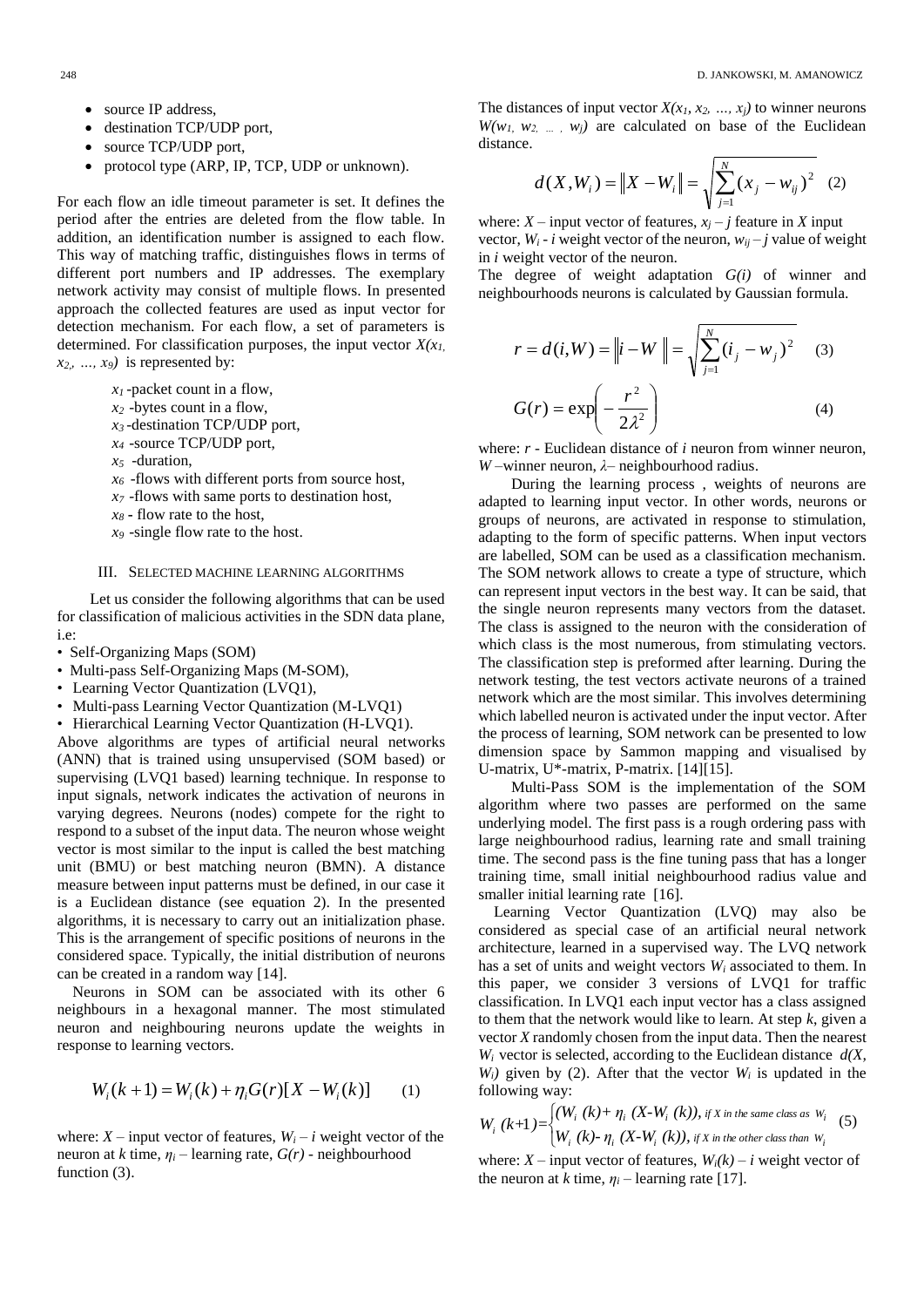In Multi-Pass, the quick rough pass is made on the model using LVQ1 with relative large learning rate, then a long fine tuning pass is made on the model with LVQ1 and smaller learning rate. In Hierarchical LVQ implementation each codebook vector is treated as a cluster centroid. All codebook vectors are evaluated and part of that vectors are selected as candidates for sub-models. The sub-models are constructed for all candidate codebook vectors and those sub-models that outperform their parent codebook vector are kept as part of the model. During testing, a dataset tuple is first mapped onto its BMU, if that BMU has a sub-model, the sub model is used for classification, otherwise the class value in the BMU is used for classification [16].

## IV. EXPERIMENTS

#### *A. Dataset generation*

The architecture of the testbed we used for evaluation of machine learning algorithms and their applicability for intrusion detection in SDN environment is shown in the Figure 2. A simplified SDN network is emulated in the Mininet [18], while the server is emulated by Metasploitable 2 virtual machines with the Ubuntu operating system. Vulnerabilities in services and operating systems, default passwords and misconfigurations are intentionally left on the server environment. The clients generate requests to the server, at the same time, the malicious host performs unauthorized activities directed to servers by using attack tools. The course of emulation is automated by Python scripts. Generated traffic is probing by the measurement module. The servers reside on separate virtual machines and clients are virtualized at the level of Mininet OS. In order to achieve the most realistic character of the generated attacks, malicious activity are conducted using special tools (see Tab I). Each class of such traffic has subclasses, which define the detailed course of action, types of attack tools or exploits that are directed at the network or server resources.

For instance, the malicious hosts perform a flooding attack on the SDN network by Nping tool with specific parameters. These events have an impact both on the SDN controller performance and the available data plane resources, and can cause delays in processes of matching flows. The probe class includes attacks that are intended to obtain information about the object of attack. These attacks include ports, version, services or vulnerability scanning. Such malicious activities performed by Metasploit or Nmap tools give information to the intruders about the potential targets of the attacks. This kind of activity may be a preliminary phase of the main attack, i.e. DoS or buffer overflow.

The U2R class includes network activities related with the back doors and remote exploitation attacks. The attacks are performed by Metasploit Framework scripts and commands. These malicious activities are carried out against the vulnerable services, which are used in normal traffic. Therefore, these attacks are characterised by a high degree of similarity to the short duration normal traffic. Firstly, the malicious requests prepared by Metasploit are sent to the vulnerable service. The payload contains the exploit and shellcode for the specified service. After the exploiting operation, the malicious host gains access to the shell with root privileges. At the next step, the malicious host establish the

connection to the exploited service, with the reverse shell and execute a few Linux commands. The type of exploit and detailed course of the attack may vary for individual services. For instance, before exploit steps, the user login may take place. Each stage of the attack is reflected in SDN fine granulated flows.

The R2L class includes the credentials guessing and the unauthorised access to IT accounts. The password guessing is conducted in the form of dictionary attack. The potential passwords and logins are stored in external file. The malicious hosts try to authorise with parameters from lists of credentials. Sequential requests are sent to the service. When the authorisation succeeds, the corresponding credentials are stored. These activities generate moderate number of flows.

TABLE I CLASSES OF NETWORK ACTIVITIES

| <b>Classes</b><br>of traffic | <b>Description of</b><br>activities                | <b>Tools for traffic generation</b>                                                                                         |
|------------------------------|----------------------------------------------------|-----------------------------------------------------------------------------------------------------------------------------|
| normal                       | Traffic between<br>clients and servers             | Clients and servers of following<br>services FTP, SSH, SMB, Apache,<br>Web, Tomcat, RMI Ruby, Java RMI,<br>Postgres, Telnet |
| probe                        | Port probe,<br>vulnerability scan,<br>version scan | Metasploit, Nmap                                                                                                            |
| R2L                          | Credentials<br>guessing                            | Metasploit, Hydra                                                                                                           |
| <b>DoS</b>                   | Denial of service<br>attacks                       | Metasploit, Hping3, Nping                                                                                                   |
| U2R                          | Remote exploits,<br>backdoors.                     | Metasploit                                                                                                                  |



Fig. 2. Testbed architecture

#### *B. Evaluation Methodology*

All our experiments were performed using the WEKA with additional plugin [16][19]. For testing purposes, 10 fold cross validation was used. The features of input vector *X* are normalized in the range [0,1]. The formulas below show the metrics used for evaluation of classification models, i.e.:

- True Positive Rate

$$
TPR = \frac{TP}{TP + FN} \tag{6}
$$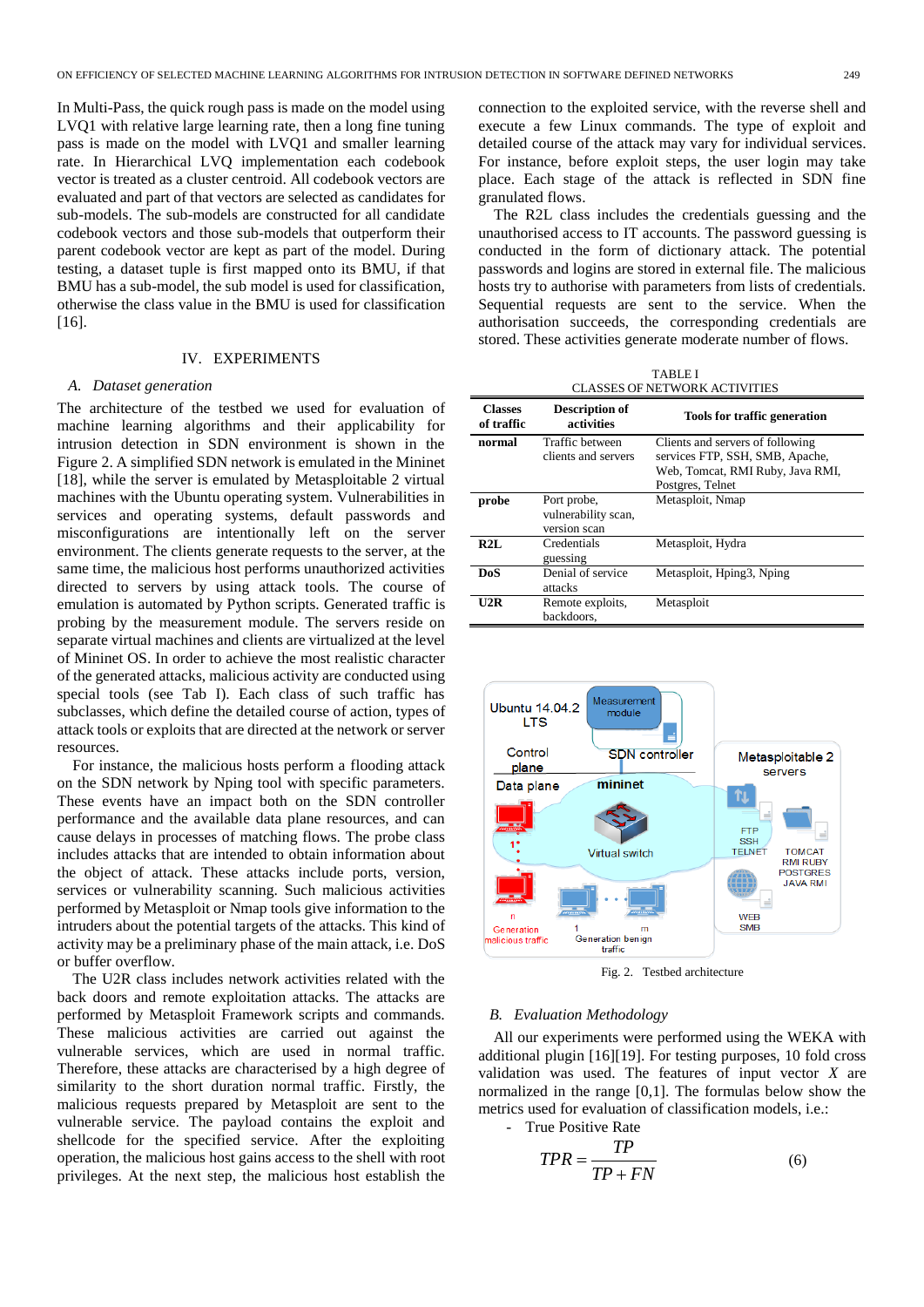- False Positive Rate  
\n
$$
FPR = \frac{FP}{FP + TN}
$$
\n(7)

where: *FP* – False Positive, *TN* – True Negative,

- Precision or Positive Predictive Value

$$
PPV = \frac{TP}{TP + FP}
$$
 (8)

The conformity of the neural net with the input data was assessed by calculation of the average quantization error according to the following formula [20]:

$$
E_{t} = \frac{1}{N} \sum_{i=1}^{N} \|X_{i} - M_{c}\|
$$
\n(9)

where:  $X_i$  – input vector,  $M_c$  – best matching neurons (BMN) The best neural net is expected to have the smallest average quantization error.

# *C. Results*

The overall results are summarized in Table II. The analysis indicate that it is possible to achieve an average value of TPR greater than 94%. However, in constructed models, size of the networks exceeds the number of 800 neurons. H-LVQ1 algorithm is an effective way to improve TPR, precision and FPR compared to SOM, M-SOM, LVQ1, M-LVQ1 for all classes. Class U2R has the worst TPR and FPR metrics for all classification algorithms. The best TPR and PPV results are achieved for Probe and DoS classes. M-SOM and M-LVQ algorithms slightly improve efficiency in comparison to LVQ and SOM. Moreover, there is the visible advantage of H-LVQ1 in efficiency for all classes.

TABLE II EFFICIENCY OF SELECTED ALGORITHMS

| <b>Evaluation</b><br>metrics                          | <b>SOM</b> | <b>Multipass</b><br><b>SOM</b> | LV01 | <b>Multipass</b><br>LV01 | <b>Hierarchical</b><br><b>LVO1</b> |
|-------------------------------------------------------|------------|--------------------------------|------|--------------------------|------------------------------------|
| <b>TPR</b> $[%]$                                      | 94,4       | 94.6                           | 95,6 | 95,6                     | 98,1                               |
| FPR [%]                                               | 3.9        | 3.9                            | 3.2  | 3.1                      | 1,9                                |
| PPV $[%]$                                             | 93,8       | 94.2                           | 95,2 | 95.3                     | 98                                 |
| <b>Total Model</b><br><b>Preparation</b><br>Time [ms] | 2151       | 4502                           | 634  | 820                      | 920                                |

|                            | <b>TABLE III</b><br>TRUE POSITIVE RATE [%] PER CLASS |                         |      |                          |                                         |  |  |  |  |  |  |  |
|----------------------------|------------------------------------------------------|-------------------------|------|--------------------------|-----------------------------------------|--|--|--|--|--|--|--|
| <b>TP</b> Rate of<br>class | <b>SOM</b>                                           | <b>Multipass</b><br>SOM | LV01 | <b>Multipass</b><br>LV01 | <b>Hierarchical</b><br>LV <sub>01</sub> |  |  |  |  |  |  |  |
| <b>Normal</b>              | 97,8                                                 | 98,0                    | 98,1 | 98,1                     | 98,6                                    |  |  |  |  |  |  |  |
| Probe                      | 96,3                                                 | 96,1                    | 96,1 | 96,2                     | 98,7                                    |  |  |  |  |  |  |  |
| R2L                        | 74.8                                                 | 77,6                    | 83,5 | 83,4                     | 94.6                                    |  |  |  |  |  |  |  |
| DoS                        | 47,0                                                 | 48.3                    | 80,5 | 83,2                     | 99,6                                    |  |  |  |  |  |  |  |
| U2R                        | 3.1                                                  | 5.6                     | 0.8  | 1.1                      | 48,3                                    |  |  |  |  |  |  |  |

| <b>TABLE IV</b><br>FALSE POSITIVE RATE [%] PER CLASS |            |                                |                |                          |                             |  |  |  |  |  |
|------------------------------------------------------|------------|--------------------------------|----------------|--------------------------|-----------------------------|--|--|--|--|--|
| <b>FP</b> Rate of<br>class                           | <b>SOM</b> | <b>Multipass</b><br><b>SOM</b> | LVQ1           | <b>Multipass</b><br>LV01 | <b>Hierarchical</b><br>LVQ1 |  |  |  |  |  |
| <b>Normal</b>                                        | 4,8        | 5                              | 4,3            | 4,1                      | 2,1                         |  |  |  |  |  |
| Probe                                                | 3,1        | 2,9                            | $\overline{c}$ | 1.9                      | 0.9                         |  |  |  |  |  |
| R2L                                                  |            | 0,8                            | 0.5            | 0.5                      | 0.3                         |  |  |  |  |  |
| <b>DoS</b>                                           | 0.6        | 0,7                            | 0,8            | 0,9                      | $\Omega$                    |  |  |  |  |  |
| U2R                                                  | $\theta$   | 0                              | 0              | 3,1                      | 0,2                         |  |  |  |  |  |

| normal  | probe           |           | normal | normal | normal | normal |        | normal |        | dos    | dos    | dos:   | dos    | dos    | dos    |        | dos.   | dos    | dos.   | dos    | dos    |        | dos.   | dos    | dos    | normal | normal           |
|---------|-----------------|-----------|--------|--------|--------|--------|--------|--------|--------|--------|--------|--------|--------|--------|--------|--------|--------|--------|--------|--------|--------|--------|--------|--------|--------|--------|------------------|
|         | probe<br>normal |           |        |        |        |        |        |        |        | normal |        |        |        | probe  | r21    | r21    |        | r21    |        |        | normal |        | normal |        |        |        | normal<br>normal |
| probe   | probe           | probe     | probe  |        |        |        | normal |        |        |        |        |        | probe  | probe  | normal |        | r21    |        | normal |        | normal |        |        |        |        |        | normal           |
|         |                 |           |        | probe  |        |        |        |        |        |        |        |        |        |        |        |        | normal | normal |        | u2r    |        |        | normal |        |        | normal | normal           |
| probe   |                 |           |        | u2r    |        |        |        |        |        |        |        |        | normal | normal | normal |        | normal | normal |        | u2r    |        |        | normal | normal | normal | normal | normal           |
|         | normal          |           |        |        | 2      | probe  |        |        |        |        |        | normal |        | normal | normal | probe  | normal | normal |        | normal | normal | normal | normal |        | normal | normal | normal           |
| probe   | probe           | dos.      |        |        | probe  | normal |        |        |        |        |        |        |        | normal | normal |        | normal | normal |        | normal | normal |        | normal |        | normal |        | normal           |
|         | u2r             |           |        |        |        | probe  | normal |        | normal | normal |        |        |        | normal | normal | normal |        | normal |        | normal | normal | normal | normal |        | normal | normal | normal           |
|         |                 |           |        |        |        | u2r    |        |        |        | normal |        |        |        |        | normal |        |        | normal | normal |        | normal |        | normal |        |        | normal | normal           |
|         |                 |           |        |        | r21    |        |        | normal |        | normal |        | normal |        |        | normal |        |        | normal |        | normal |        |        |        |        |        |        |                  |
| normal  |                 |           |        |        |        | normal |        |        |        |        | normal | normal |        |        | normal |        |        | normal |        | normal | normal |        |        |        |        |        | normal           |
|         | normal<br>probe |           |        |        |        |        | normal | probe  |        |        |        |        |        | normal |        |        | normal | normal |        |        |        |        |        |        |        |        | normal           |
| normal  | probe           | probe     | probe  |        |        |        | u2r    |        | u2r    |        |        | normal |        | normal | normal |        | normal | normal |        |        |        |        |        |        |        |        | normal           |
|         | normal<br>probe | probe     |        |        |        |        |        | normal | normal | normal |        |        |        |        | normal | normal | normal |        |        |        |        |        |        |        |        |        | normal<br>normal |
| normal  | normal          | probe     |        |        |        |        | u2r    | normal |        | normal | normal | normal |        |        | normal |        |        | normal |        |        |        |        |        | normal |        |        | normal           |
|         | probe<br>normal | probe     |        |        |        |        |        |        | normal |        |        | u2r    | normal | normal | normal | normal | normal | normal |        |        |        |        |        |        | normal | normal | normal<br>normal |
| probe   | probe           | dos       | normal | normal | normal | normal | normal |        | normal | normal | normal | normal | normal | normal | normal |        | normal | normal | normal |        |        |        |        | normal | normal | normal | dos              |
| Similar |                 | Different |        |        |        |        |        |        |        |        |        |        |        |        |        |        |        |        |        |        |        |        |        |        |        |        |                  |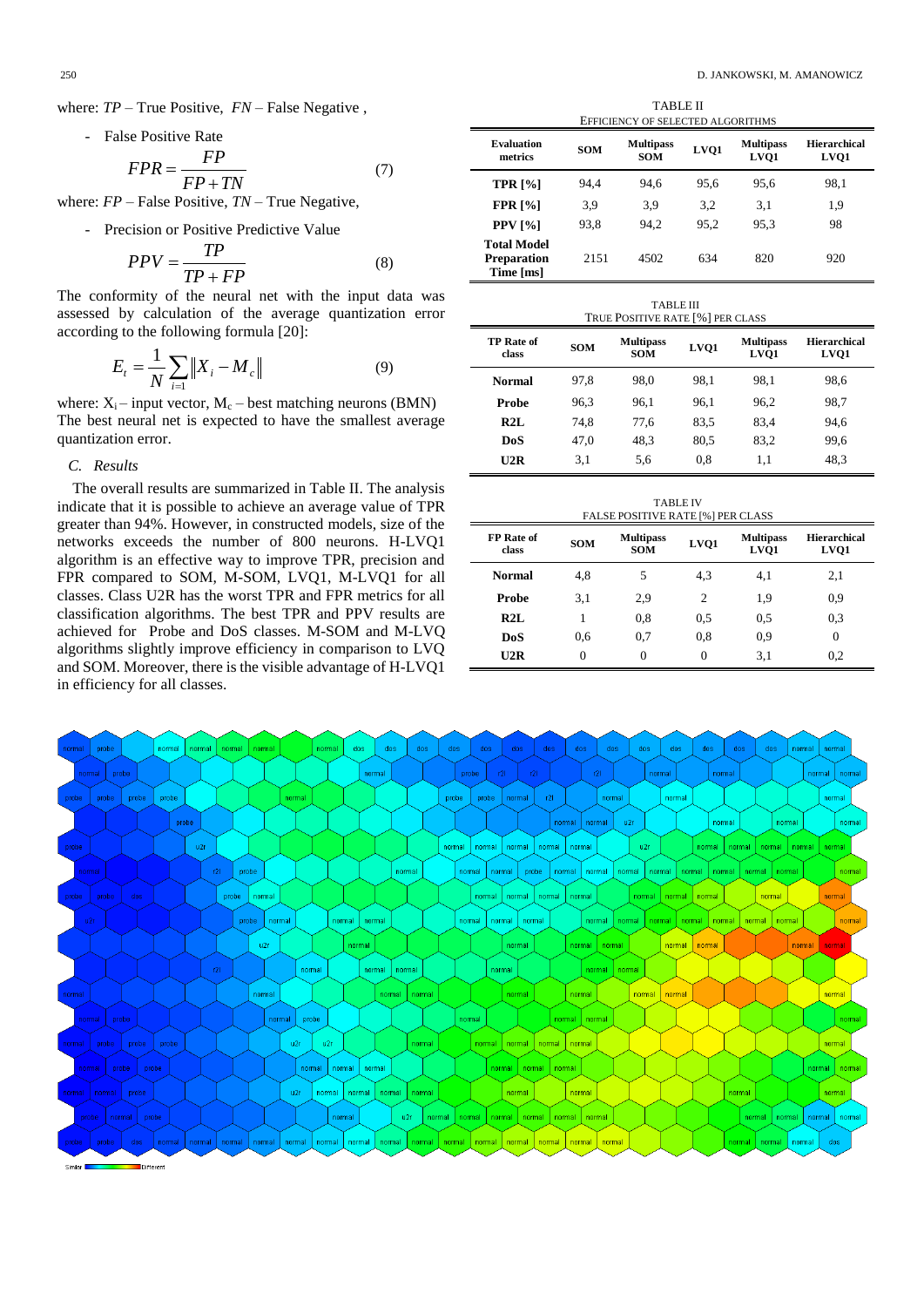

Fig. 4. Average Quantization Error , TPR, FPR versus the number of neuron

SOM and M-SOM methods are characterized by the highest time required to build the classification model. At the same time, SOM and M-SOM have the worst values of TPR and FPR. Visualization of U\*-matrix, reflecting the average Euclidean distance between the codebook vectors of neighbouring neurons is shown in Fig 3. Let us consider 2 clusters, represented by the blue areas of the map. The first cluster at left side is represented by neurons mainly assigned to probe and normal class. There is also individual hexagons with DoS, R2L and U2R class. The second cluster is located at the top of the map. There is a preponderance of neutrons assigned to class DoS. In the second cluster, there are single hexagons with classes normal, R2L and U2R. The green area between clusters contains normal class. A small cluster in the lower right corner, includes class DoS and normal. This means that the classes are not well separated.

Fig 4 illustrates the Average Quantisation Error (AQE), TPR and FPR versus the number of neurons in the SOM and LVQ1. It is evident that LVQ1 has smaller AQE and FPR and bigger TPR then SOM for over the range of curves. As we can see, there is significant growth of efficiency to specified threshold (about 1000 neurons), above this level we do not get a significant increase in value of TPR, FPR and AQE.

Attack classes probe, DoS and R2L are characterized by the best TPR and FPR. The results indicate poor efficency for U2R class. The most likely explanation of the negative result is that the features generated from flows are not optimal for remote exploits attacks [21]. One possible solution is to develop additional methods of features extraction. To overcome this drawback, it is necessary to adapt a Deep Packet Inspection (DPI) technique.

# *D. MADMAS Evaluation*

Table V presents the efficency of MADMAS in compare to other selected SDN-based IDS methods. We considered the following alternatives:

- Method 1 Revisiting Traffic Anomaly Detection Using Software Defined Net-working [7],
- Method 2 A Fuzzy Logic-Based Information Security Management for Software Defined Networks [8],
- Method 3 Combining OpenFlow and sFlow for an effective and scalable anomaly detection and mitigation mechanism on SDN environments [9],
- Method 4 Lightweight DDoS flooding attack detection using NOX/OpenFlow [10],
- Method 5 Efficient Anomaly Detection And Mitigation In Software Defined Networking Environment [11],
- Method 6 Flexible Network-Based Intrusion Detection and Prevention System on Software-Defined Networks [12].

It needs to be highlighted that verification of considered methods was carried out in different environments, according to various methodologies. Nevertheless the results presented in Tab. V can give a generic view on their efficiency. The considered methods can detect certain types of malicious activities, i.e.: denial of service, distributed denial of service port scan, but only our method and Method 5 detect U2R and R2L attacks (remote exploits, passwords guessing etc.). It is evident that MADMAS gives higher TPR values for DoS, Probe, U2R classes in compare to other solutions. Method 3 gives better results of TPR for Probe and DDoS attacks, however at high value of FPR (23-27%). It should be also noticed that efficiency of U2R detection by MADMAS is still too low that would require further works.

TABLE V COMPARISON OF EFFICIENCY (TPR AND FPR IN [%])

| <b>SDN</b> based IDS<br>methods |            | DoS, DDoS | Probe,<br>Scan | R2L  | U2R  |  |  |
|---------------------------------|------------|-----------|----------------|------|------|--|--|
| <b>MADMAS</b>                   | TPR        | 99,6      | 98,7           | 94,6 | 48.3 |  |  |
|                                 | <b>FPR</b> | 2,1       | 0,9            | 0,3  | 0    |  |  |
| Method 1                        | <b>TPR</b> | 94        | 90             | X    |      |  |  |
|                                 | <b>FPR</b> | $\theta$  | $0 - 4$        |      | X    |  |  |
| <b>Method 2</b>                 | <b>TPR</b> | 95        | X              | X    | X    |  |  |
|                                 | <b>FPR</b> | 1,2       |                |      |      |  |  |
| Method 3                        | <b>TPR</b> | 100       | 100            |      | X    |  |  |
|                                 | <b>FPR</b> | 27        | 23             | X    |      |  |  |
| Method 4                        | <b>TPR</b> | 99,11     | X              |      | X    |  |  |
|                                 | <b>FPR</b> | 0,46      |                | X    |      |  |  |
| Method 5                        | <b>TPR</b> | 90.9      | 91,9           | 80,2 | 98,1 |  |  |
|                                 | <b>FPR</b> | 0,1       | 0,24           | 0.69 | 0.88 |  |  |
| Method 6                        | <b>TPR</b> | 96.4      | 92,1           |      |      |  |  |
|                                 | FPR        | X         | X              | X    | X    |  |  |

#### V. CONCLUSIONS

In the paper we presented the convincing concept of detection of malicious activities in SDN data plane. We show the benefits of using MADMAS for identification the selected threats and its advantage over other considered solutions. However, an additional work has to be done to improve the efficiency of detection of U2R attacks that would include implementation of deep packet inspection technique. The